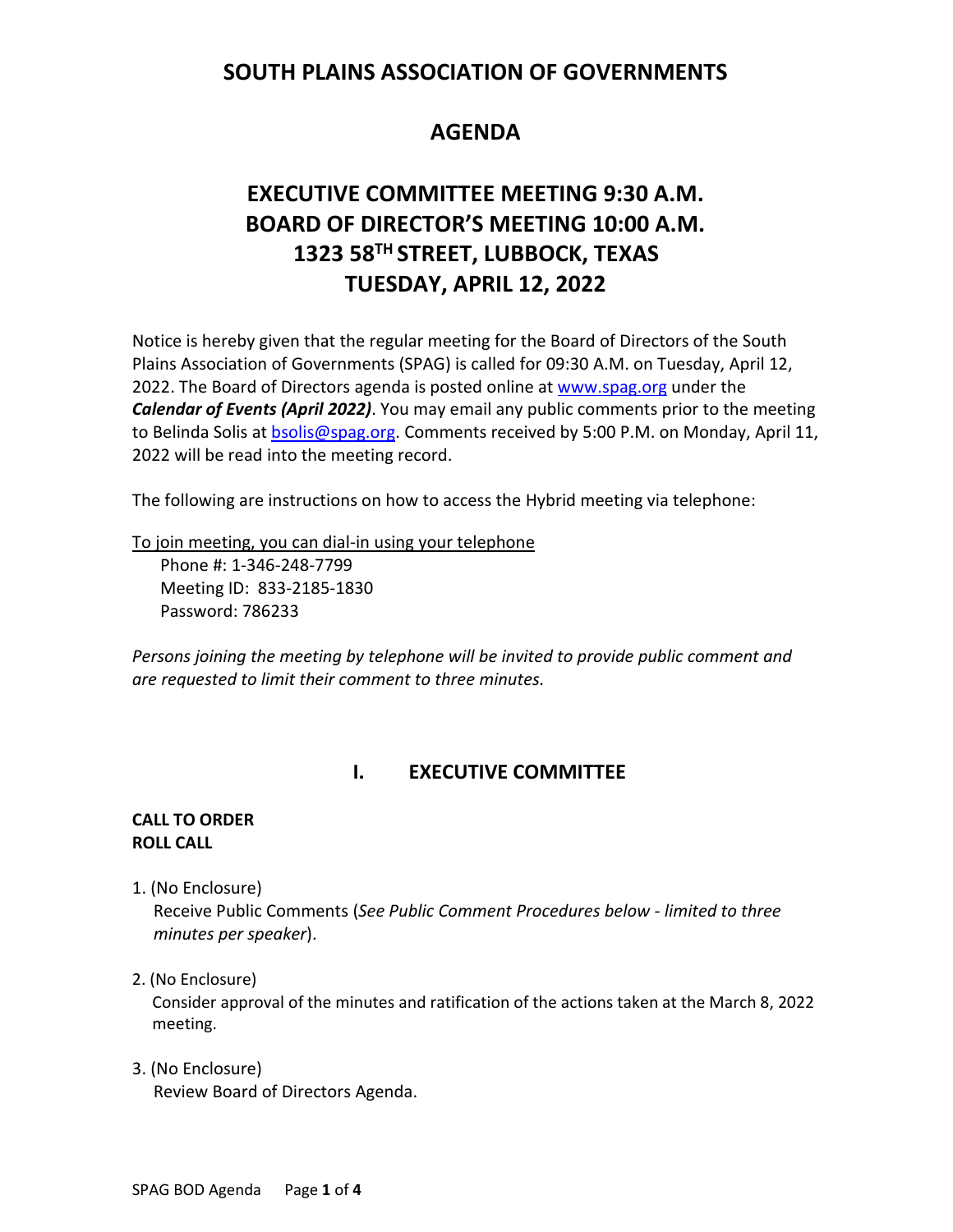## **II. BOARD OF DIRECTORS**

### **CALL TO ORDER PLEDGE OF ALLEGIANCE PRAYER**

1. (No Enclosure)

 Receive Public Comments (*See Public Comment Procedures below - limited to three minutes per speaker*).

2. (Enclosure A)

Consider approval of the minutes and ratification of the actions taken at the March 8, 2022 meeting.

3. (Enclosure B)

Consider acceptance of the financial report for the month of February 2022.

4. (No Enclosure)

Recognize Francisco Sotelo upon his 15<sup>th</sup> Anniversary with the South Plains Association of Governments (SPAG).

5. (Enclosure C)

Consider nomination of J. Rhett Parker, City Manager, City of Post to the Unified Scoring Committee as the South Plains Representative for the Texas Department of Agriculture.

6. (Enclosure D)

Appointment of 2020-2021 SPAG Audit Committee.

7. (Enclosure E)

Consider resolution proclaiming April as Fair Housing Month.

8. (Enclosure F)

Consider approval of the prioritization of the FY 2022 Criminal Justice Division (CJD) Applications as recommended by the Criminal Justice Advisory Committee.

9. (Enclosure G)

Consider approval of amendment to Regional Solid Waste Management Plan for 2022- 2042 Planning Period.

10. (Enclosure H)

 Consider approval of the FY2022 Solid Waste Advisory Committee (SWAC) proposed application prioritization.

11. (Enclosure I)

 Consider resolution to submit an application to the Texas Division of Emergency Management (TDEM) requesting \$75,000 in Hazard Mitigation Planning dollars to complete the Hazard Mitigation Plans for Dickens, Garza and Cochran Counties.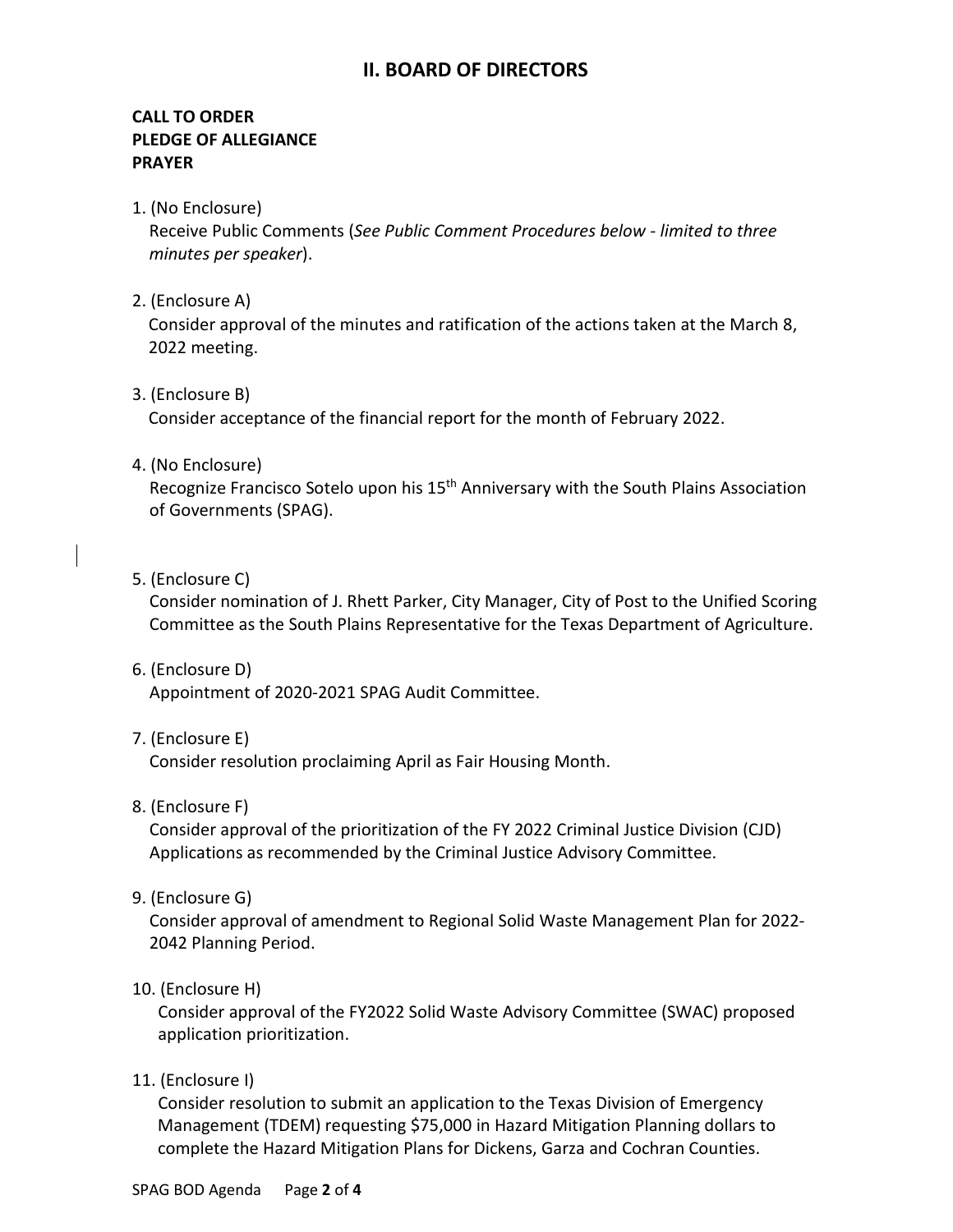#### 12. Staff Reports

- TxCDBG Project Priorities Public Hearing Wednesday, April 13, 2022, 10:00 A.M. Tim Pierce
- 103<sup>rd</sup> Basic Peace Officer Course (BPOC) Gay Lynn Mosher
- SPAG CORE Update Kelly Davila
- Regional Resiliency & Recovery Plan stakeholder event, April 20, 2022 Kelly Davila
- 13. Adjourn

**Public Comment Procedures:** Citizens may address the Executive Committee/Board concerning any issue posted on the agenda for the meeting. All Public Comments shall be subject to the following:

- a) All individuals desiring to make a public comment should identify himself/herself before providing his/her public comment.
- b) All public comments shall be made in relation to the posted agenda item;
- c) Each speaker will receive three minutes and no portion of a speaker'sallotted time may be given (assigned, relinquished, or donated) to anotherspeaker. Any member of the public that requires the assistance of a translator will have six minutes to speak;
- d) Each speaker will only be allowed to speak once to the Executive Committee and once to the Board;
- e) The Board President shall follow the order of persons wishing to speak as listed on the sign-up sheet; and
- f) The Board President, with the consent of the Board, may add additional procedures or limitations and may alter these procedures depending on the circumstances in order to facilitate the orderly conduct of Board business at the meeting.

*Executive Session Disclosure Statement*: The Board of Directors reserves the right to adjourn into executive session at any time during the course of the meeting to discuss any item listed on this agenda as authorized by Chapter 551 of the Texas Government Code, including but not necessarily limited to §551.071 (Consultation with Attorney), §551.072 (Deliberations regarding Real Property), §551.073 (Deliberations regarding Gifts and Donations), §551.074 (Personnel Matters), §551.076 (Deliberations regarding Security Devices).

**Public Notice:** This notice complies with Texas Government Code Chapter 551, Open Meetings Act, Section 551.041 (Notice of Meeting Requirements); Section 551.043 (Time and Accessibility of Notice Requirements); Section 551.053 (Notice of Requirements of a Political Subdivision Extending into Four or More Counties): and Section 551.127 (Videoconference Call). The notice has been filed at least 72 hours before the scheduled time of meeting with the Office of the Texas Secretary of State, and posted on the website of the South Plains Association of Governments at [www.spag.org.](http://www.spag.org/)